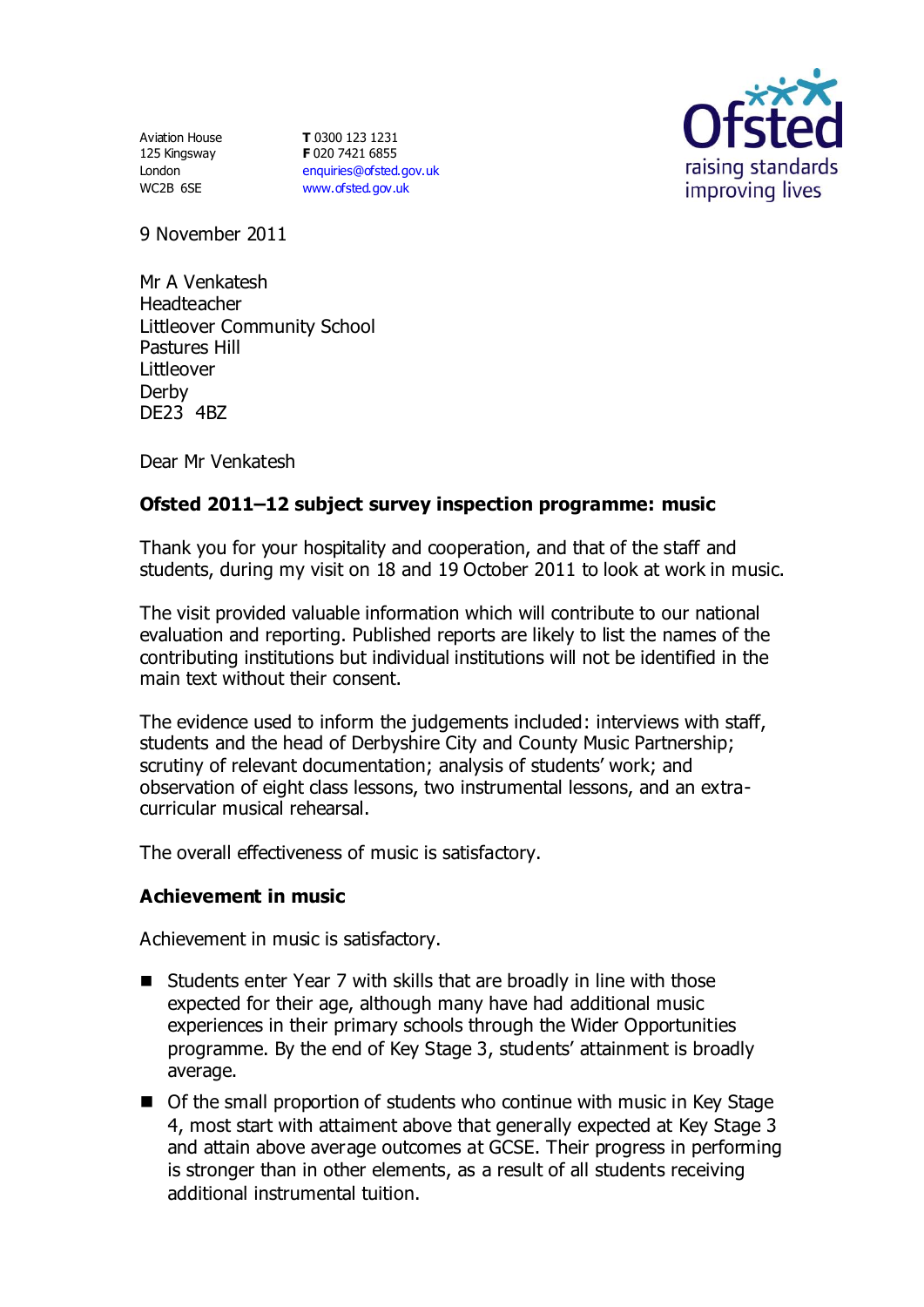- The very small numbers of students who take A-level courses are taught in partnership with another local school in the shared sixth form. In those aspects taught at the school, observations show that students are making satisfactory progress and attain above average standards.
- The contribution of music to the school's ethos and students' personal well-being is strong. Students speak warmly of their teachers and behaviour is good in lessons and in extra-curricular activities.
- Participation in music activities is broadly satisfactory although there is under-representation from certain groups - most noticably boys, students with special educational needs and/or disabilities and those from minority ethnic backgrounds.

# **Quality of teaching in music**

The quality of teaching in music is satisfactory.

- $\blacksquare$  In lessons where teaching is stronger, students are given criteria to help them identify the features of sucessful musical responses and these are clearly explained by the teacher. However, too often outcomes are focused on aspects of organsiation and task completion. As a result, opportunities are missed for both teachers and students to demonstrate their expectations or understanding through music.
- Lessons are well organised and students' good behaviour makes a positive contribution to learning. However, too frequently in lessons all students start from the same point and little account is taken of their different starting points or prior musical development and abilities.
- **Effective instrumental and vocal lessons are well organised and make a** strong contribution to students' standards of performance in Key Stage 4.

# **Quality of the curriculum in music**

The quality of the curriculum in music is satisfactory.

- While schemes of work in Key Stage 3 identify aspects of skill development, they are focused on technical aspects rather than a deeper sense of musical progression. While the breadth of listening activities is appropriate, there is insufficient planning for the development of singing of the musical use of information and communication technology (ICT) across the key stages. Similarly, in Key Stages 4 and 5 planning is brief and focused on examination specifications and criteria.
- A satisfactory range of ensemble activities is available, including choirs, bands, a jazz group and arts festival which alternate with the bi-annual musical theatre production which is highly valued by the school.
- The partnership with Derbyshire City and County Music Partnership is successful in promoting high standards of performance for those who receive instrumental tuition.